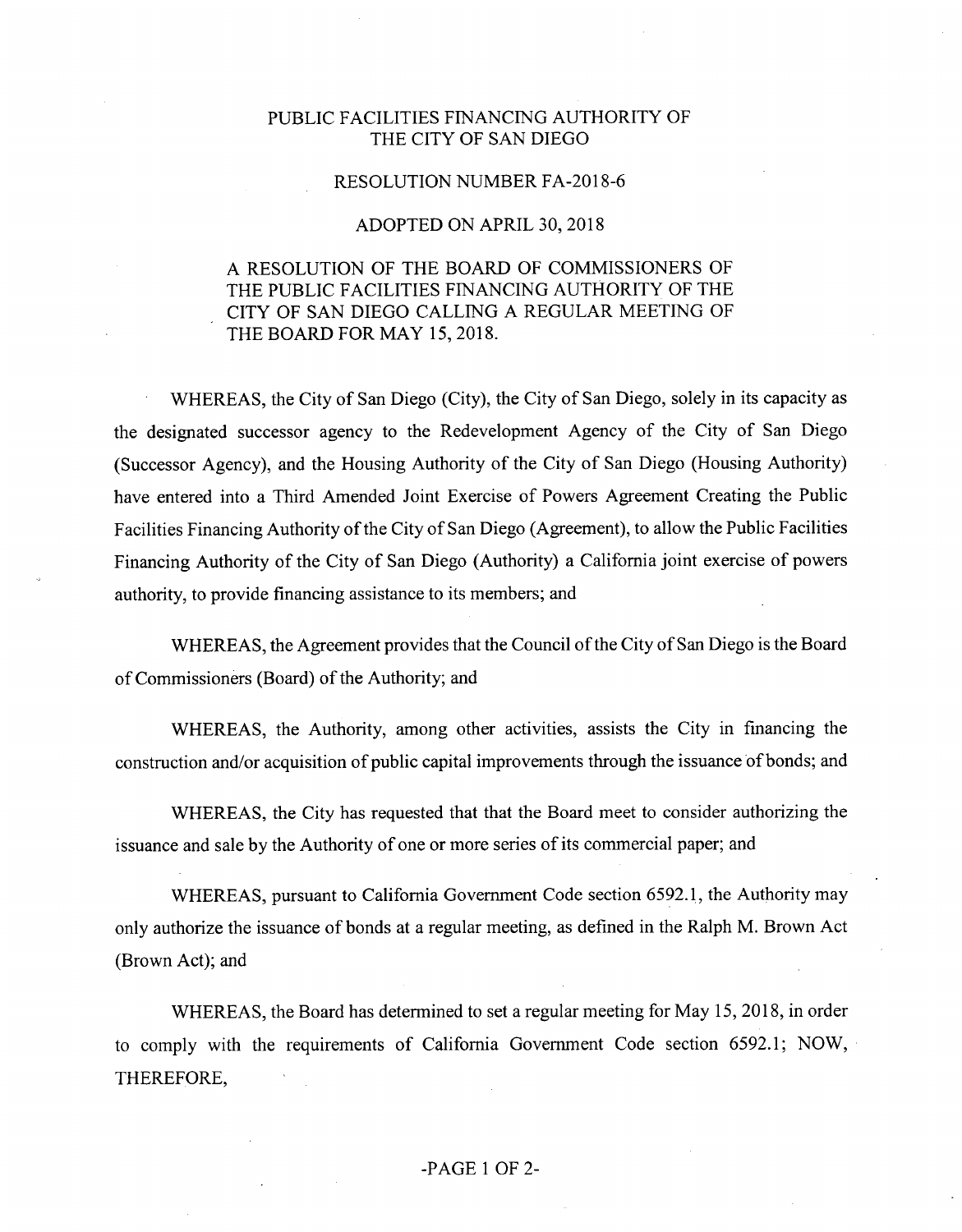BE IT RESOLVED, by the Board of Commissioners of the Public Facilities Financing Authority of the City of San Diego as follows:

Section 1. The Board hereby finds and determines that the statements set forth above in the recitals to this Resolution are true and correct.

Section 2. The Board hereby calls a regular meeting of the Board, which shall occur on May 15, 2018, on or after 2 p.m., in accordance with the Rules and Regulations of the Authority and in conjunction with the regular meeting of the San Diego City Council on that date.

Section 3. This Resolution shall take effect immediately upon its adoption.

ADOPTED, SIGNED AND APPROVED this  $30<sup>th</sup>$  day of April, 2018, by the following vote:

|  | AYES: Bry, Zapf, Ward, Cole, Kerseyk Cate, Sherman, Gomez |  |  |  |
|--|-----------------------------------------------------------|--|--|--|
|  |                                                           |  |  |  |
|  | ABSENT: Alvarez                                           |  |  |  |
|  | VACANT:                                                   |  |  |  |
|  | ABSTAIN:                                                  |  |  |  |

PUBLIC FACILITIES FINANCING AUTHORITY OF THE CITY OF SAN DIEGO

Chair, Board of Commissioners

Attest:

Secretary to Board of Commission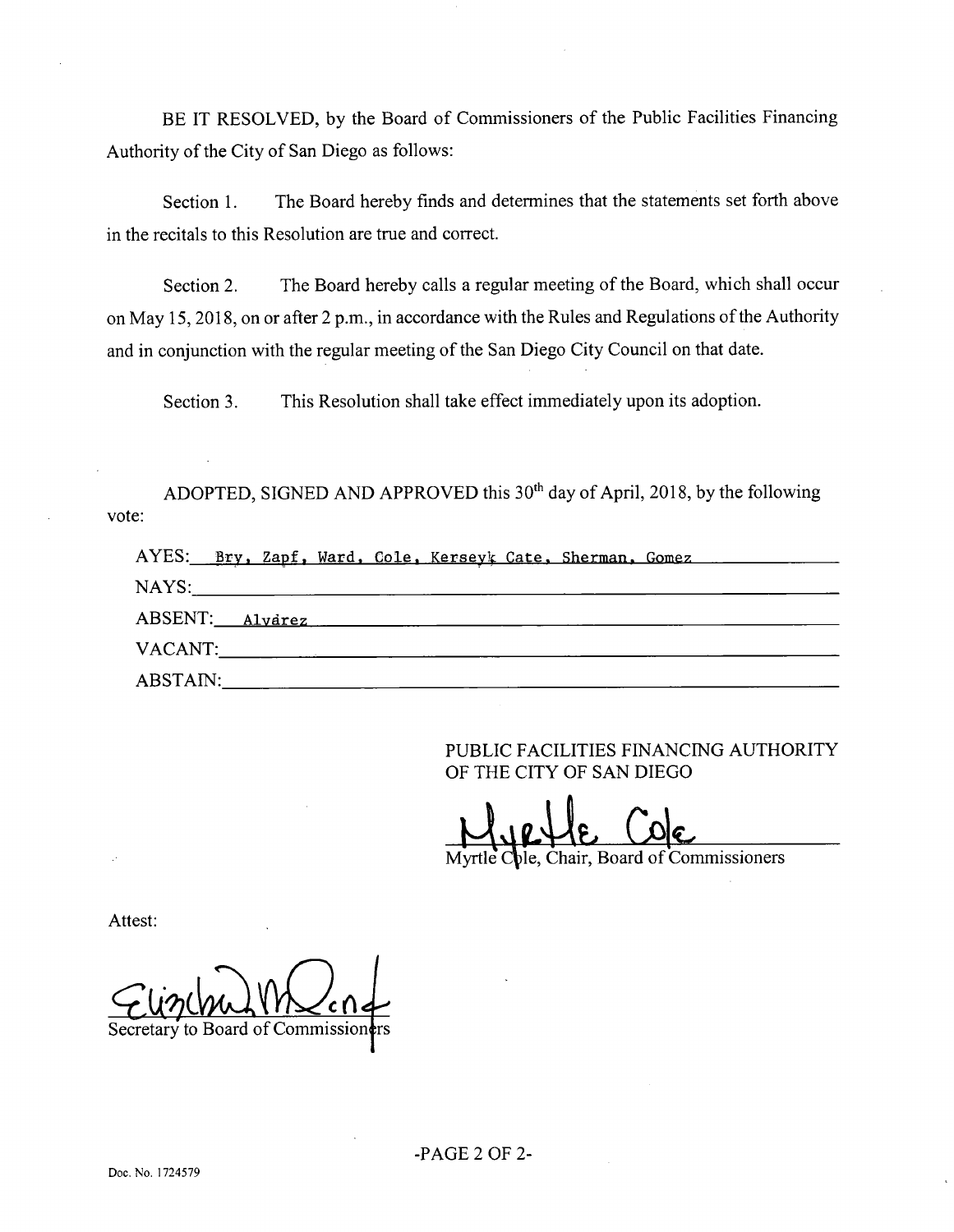$64 - 1$ 



The City of San Diego

### Staff Report

DATE ISSUED: 4/23/2018 TO: Public Facilities Financing Authority FROM: Office Of The City Attorney SUBJECT: Resolution Setting Regular Meeting Of Public Facilities Financing Authority For May 15, 2018 Primary Contact: Brant Will **Phone: (619)** 236-6220

Council District(s): Citywide

#### OVERVIEW:

This resolution will set a regular meeting of the Public Facilities Financing Authority for May 15, 2018.

#### PROPOSED ACTIONS:

A resolution of the Public Facilities Financing Authority of the City of San Diego (Authority) setting a regular meeting of the Authority for May 15, 2018.

#### DISCUSSION OF ITEM:

The City of San Diego has requested that the Authority consider the authorization of its Lease Revenue Commercial Paper Notes. The Authority may only authorize the issuance of commercial paper notes at a regular meeting.

Fiscal Considerations: NA

City Strategic Plan Goal(s)/Objective(s): NA

Environmental Impact: NA

Equal Opportunity Contracting Information (if applicable): NA

Previous Council and/or Committee Actions: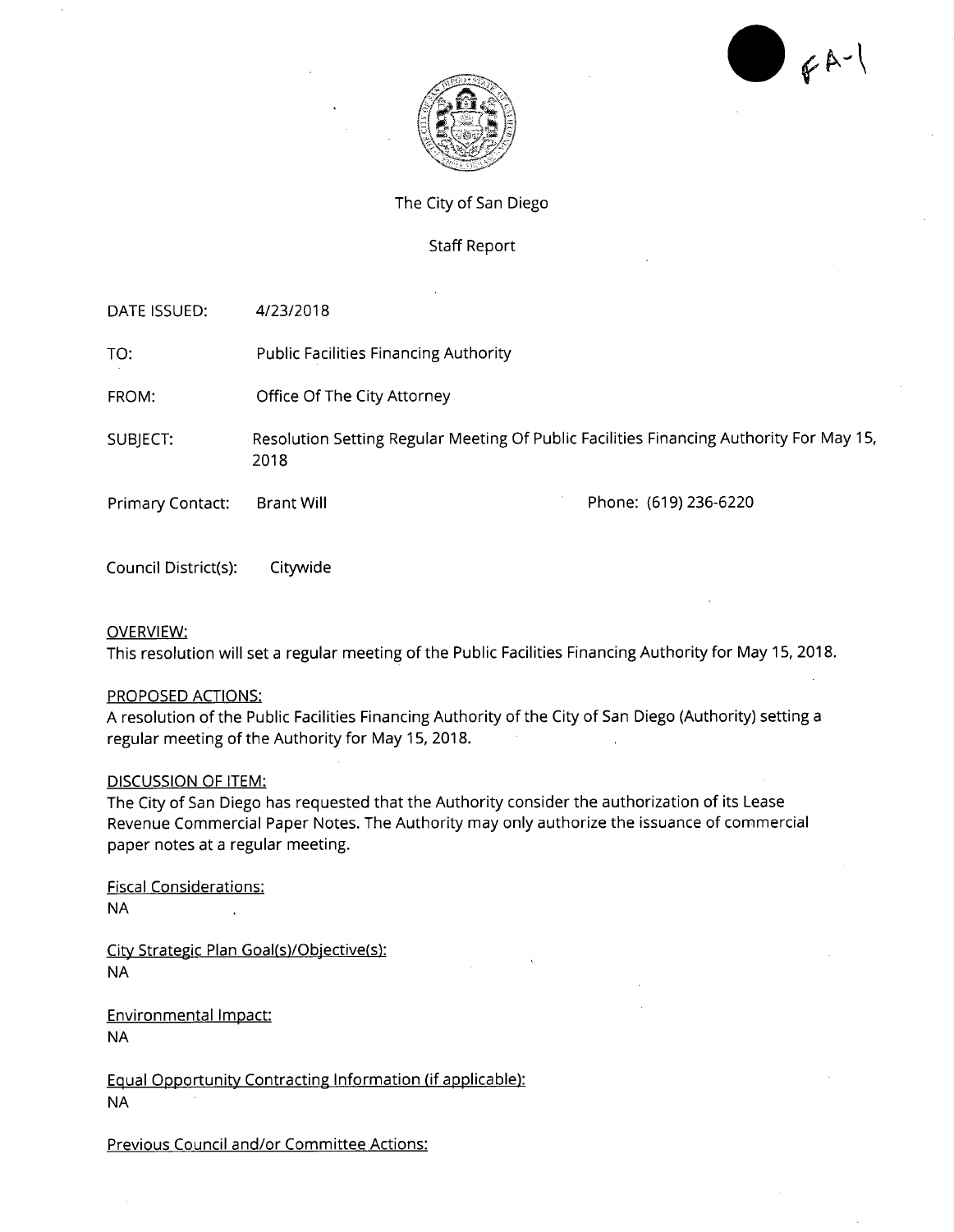Key Stakeholders and Community Outreach Efforts: NA

Brant Will

Deputy City Attorney